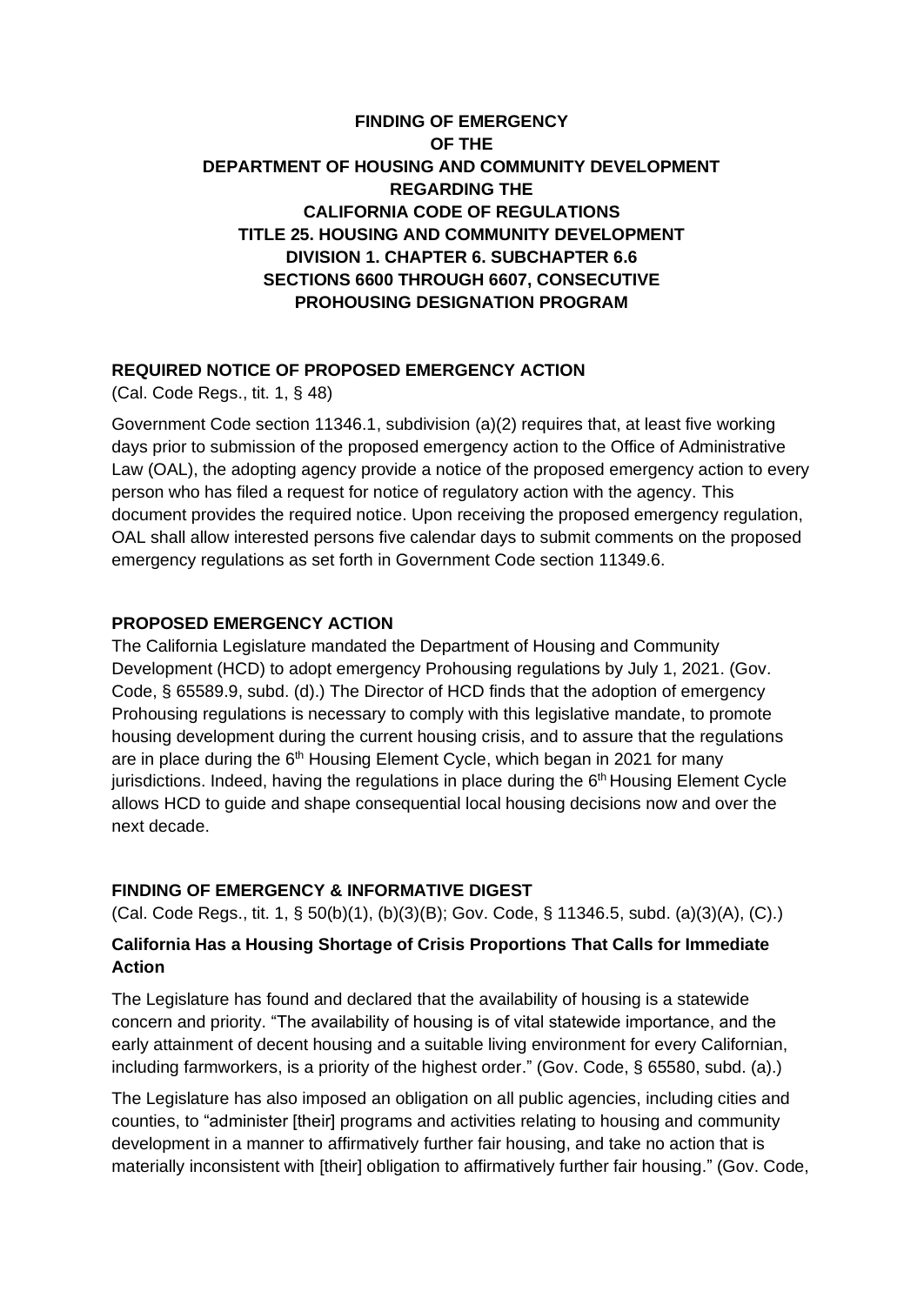§ 8899.50, subd. (b).) This obligation requires all public agencies to take "meaningful actions that, taken together, address significant disparities in housing needs and in access to opportunity, replacing segregated living patterns with truly integrated and balanced living patterns, transforming racially and ethnically concentrated areas of poverty into areas of opportunity, and fostering and maintaining compliance with civil rights and fair housing laws." (Gov. Code, § 8899.50, subd. (a)(1).)

At the same time, the Legislature has identified the dire scale and consequences of California's housing shortage:

- "The lack of housing, including emergency shelters, is a critical problem that threatens the economic, environmental, and social quality of life in California." (Gov. Code, § 65589.5, subd. (a)(1)(A).)
- "California housing has become the most expensive in the nation. The excessive cost of the state's housing supply is partially caused by activities and policies of many local governments that limit the approval of housing, increase the cost of land for housing, and require that high fees and exactions be paid by producers of housing." (Gov. Code, § 65589.5, subd. (a)(1)(B).)
- "Among the consequences of those actions are discrimination against low-income and minority households, lack of housing to support employment growth, imbalance in jobs and housing, reduced mobility, urban sprawl, excessive commuting, and air quality deterioration." (Gov. Code, § 65589.5, subd. (a)(1)(C).)
- "California has a housing supply and affordability crisis of historic proportions. The consequences of failing to effectively and aggressively confront this crisis are hurting millions of Californians, robbing future generations of the chance to call California home, stifling economic opportunities for workers and businesses, worsening poverty and homelessness, and undermining the state's environmental and climate objectives." (Gov. Code, § 65589.5, subd. (a)(2)(A).)

HCD's California Statewide Housing Assessment reinforces the Legislature's findings. In that assessment, HCD provided the following data and analysis:

- From 2015-2025, approximately 1.8 million new housing units are needed to meet projected population and household growth, or 180,000 new homes annually.
- Production averaged less than 80,000 new homes annually over the last 10 years, and ongoing production continues to fall far below the projected need of 180,000 additional homes annually.
- Lack of supply and rising costs are compounding growing inequality and limiting advancement opportunities for younger Californians. Today's population of 39 million is expected to grow to 50 million by 2050. Without intervention, much of the population increase can be expected to occur further from job centers, highperforming schools, and transit, constraining opportunity for future generations.
- Of California's almost 6 million renter households, more than 3 million households, pay more than 30 percent of their income toward rent, and nearly 30 percent — more than 1.7 million households — pay more than 50 percent of their income toward rent.
- California is home to 12 percent of the nation's population, but a disproportionate 22 percent of the nation's homeless population.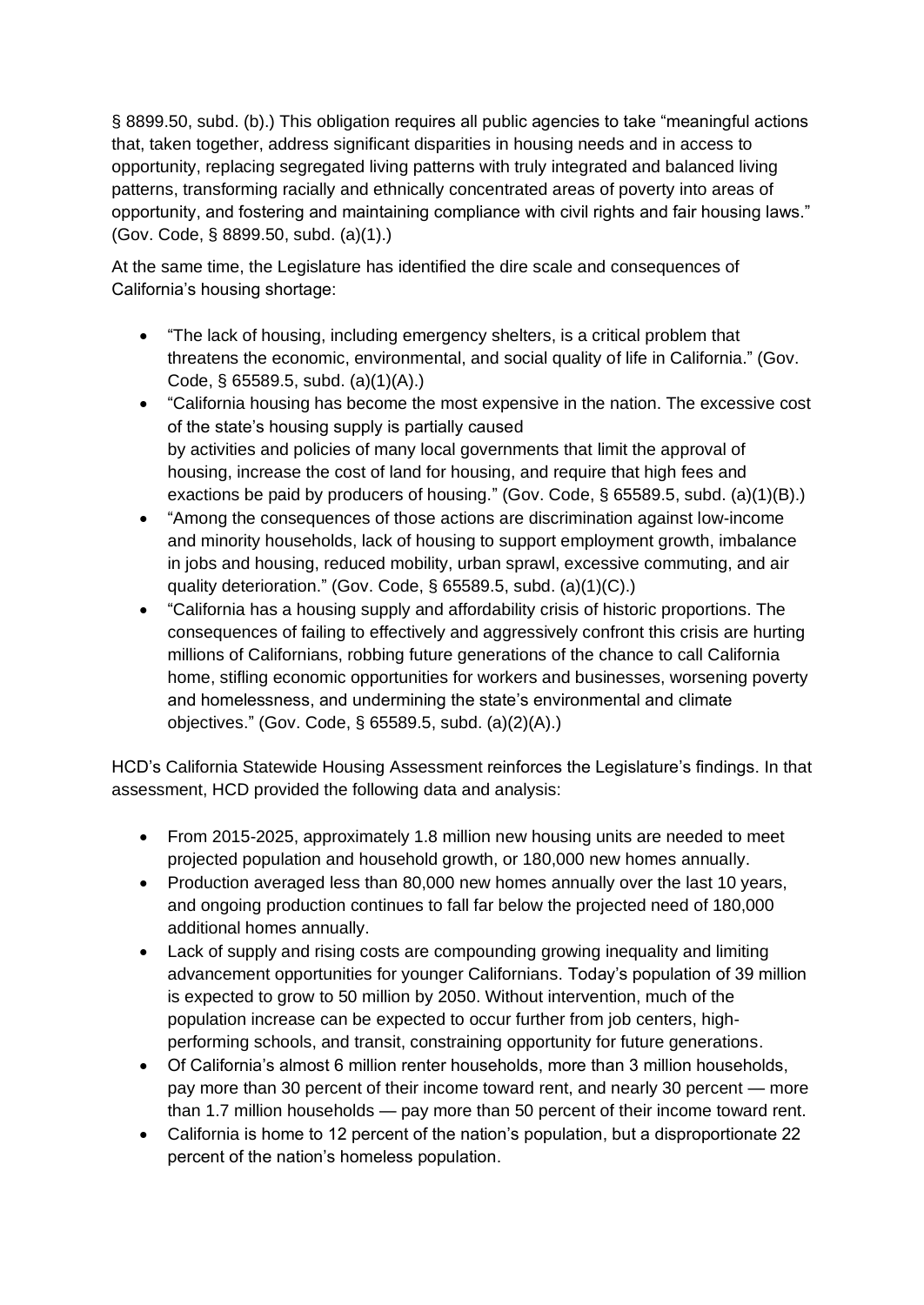• For California's vulnerable populations, discrimination, and inadequate accommodations for people with disabilities are worsening housing cost and affordability challenges.

(Cal. Dept. of Housing and Community Development, California's Housing Future: Challenges and Opportunities, Final Statewide Housing Assessment 2025 (Feb. 2018) pp. 1, 3, 5.)

## **The Housing Shortage Leads to Homelessness, Cost Burdens, Poor Public Health Outcomes, and Enduring Economic and Opportunity Losses**

The shortage of housing units in California has led to (1) significant increases in the population of Californians experiencing homelessness, (2) significant increases in the share of gross income going to rents, and (3) significant increases in Californians' commute times and the number of Californians supercommuting (i.e., spending more than 90 minutes commuting each way for work).

According to figures from the U.S Department of Housing and Urban Development (HUD), 151,278 Californians were experiencing homelessness on any given day, as of January 2019.

The California Budget & Policy Center found that more than half of California's renters are cost-burdened, meaning these individuals spend more than 30 percent of their gross income on rent. Unfortunately, this data likely understates the gravity of the issue because takehome pay (i.e., net income) is typically much lower than gross income. In fact, a 2018 Federal Reserve study found that about 40 percent of Americans could not afford an unexpected \$400 bill. This problem likely grew more acute during the COVID-19 pandemic, when as much as 25 percent of the labor force became unemployed. Notably, layoffs and unemployment during the COVID-19 pandemic have been disproportionately concentrated in communities already at risk of housing insecurity and higher rent-burdens.

## *Public health outcomes of living outside of opportunity areas will last a lifetime.*

The shortage of housing in California also leads to negative public health outcomes because it promotes supercommuting and increases Vehicle Miles Traveled (VMT). In Alameda County, for example, the number of supercommuters rose 126 percent between 2017 and 2019. One study found that people in traffic experience higher stress levels than fighter pilots experience during combat. Another study found that people with commutes of over an hour were 33 percent more likely to suffer from depression, 40 percent more likely to have financial worries, and 21 percent more likely to suffer from obesity. An additional study from USC stated that commuting can result in lowered amounts of exercise and socializing, reduced sleep, and increased levels of stress and exposure to pollutants.

## *The housing shortage will have a detrimental and enduring impact on the material lives of Californians.*

Since home equity wealth is one of the most important markers of economic opportunity, the housing shortage also opens or exacerbates wealth and opportunity gaps across generations. According to research by the Social Science Research Council, "One of the most important markers of economic opportunity is a family's ability to support its children's economic future by helping to pay for college or down payments on a home or by leaving an inheritance. Deep losses to a family's wealth, especially losses to home-equity wealth, can drastically diminish the ability to assist children in these ways."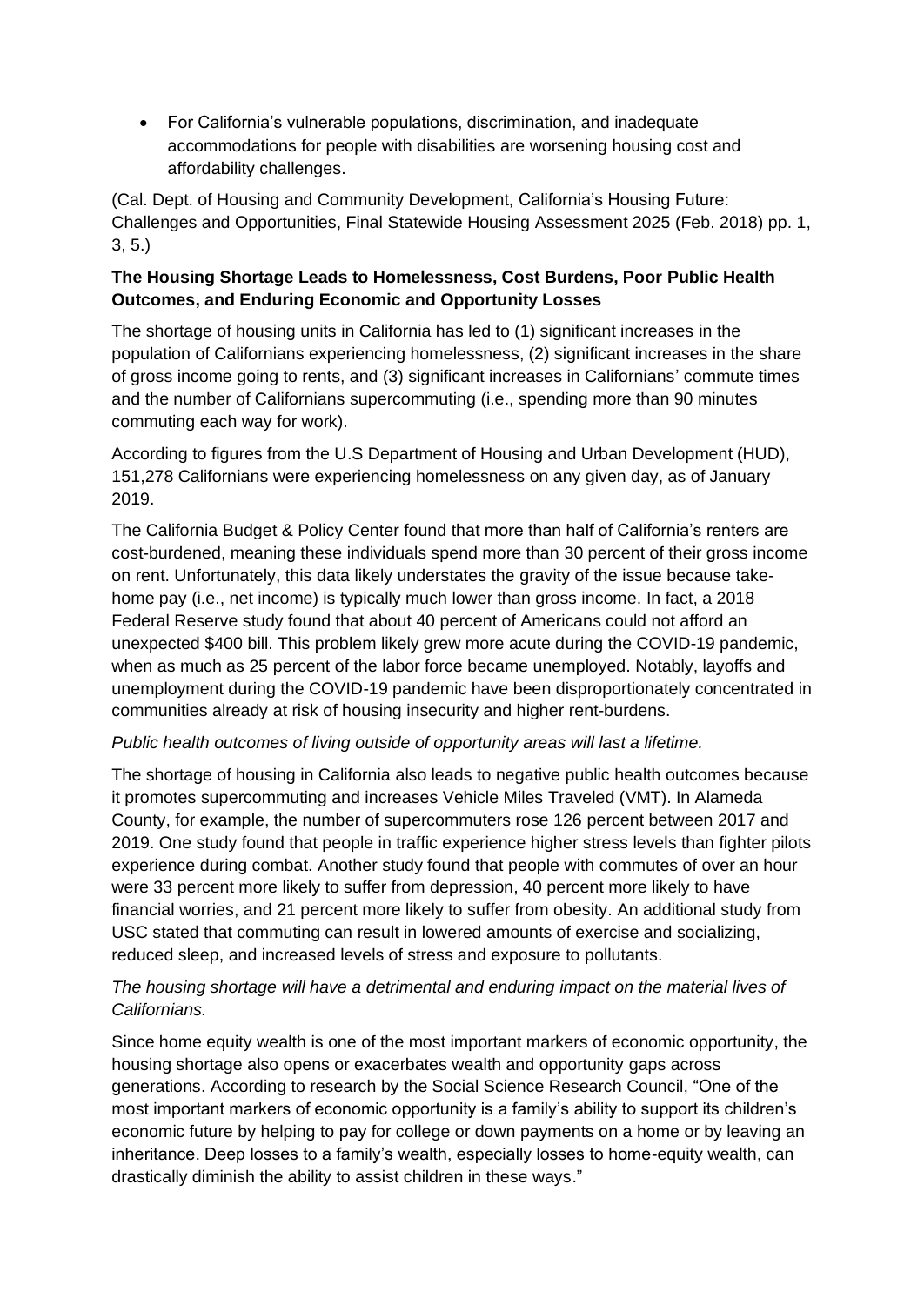Beyond long-term economic impacts, the California Budget and Policy Center notes that unaffordable housing costs erode Californians' essential quality of life. "Unaffordable housing costs can force families to spend less on other basic necessities like health care or food, to cut costs by seeking lower quality child care, and to under-invest in important long-term assets like education or retirement savings."

## **Against this Backdrop, Prohousing Regulations Are Needed to Accelerate and Incentivize Housing Production**

The scale, urgency, and consequences of the housing crisis, as described above, compel swift action and clear-headed innovation by the State of California. Indeed, Government Code section 65589.9 responds directly to these imperatives by (1) establishing the Prohousing Designation Program; (2) providing localities with a defined incentive to promote housing production and inclusive communities; and (3) requiring HCD to take emergency rulemaking action. The emergency regulations, in turn, will provide localities with a plain and straightforward map of the expectations, requirements, and procedures that are essential to the Prohousing program. Together, these laws will sharpen localities' incentive to proactively address the housing crisis, as well as provide localities with a clear understanding of how to secure Prohousing incentives.

## **SUMMARY OF PROPOSED REGULATIONS**

- § 6600. Purpose, Scope, and Authority: This section describes the general purpose of and authority behind the Prohousing Regulations.
- § 6601. Definitions: This section defines key terms.
- § 6602. Applications and Documentation: This section introduces and briefly describes HCD's process for accepting and reviewing Prohousing Designation applications.
- § 6603. Submittal and Application Review: This section details the requirements, timelines, communications, and reporting that are part of the application process.
- § 6604. Applicant Threshold Criteria: This section describes the threshold criteria that applicants must satisfy before their applications proceed to the scoring review and validation phase of HCD's review process.
- § 6605. Designation Criteria Requirements: This section describes HCD's expectations and areas of focus during the scoring review and validation phase of the review process. This section also explains the system for allocating points.
- § 6606. Designation Criteria: This section provides a comprehensive description of HCD's scoring categories, HCD's point system, and HCD's considerations during scoring review and validation.
- § 6607. Administration: This section describes HCD's ongoing monitoring of Prohousing Designations. This section also explains that HCD may take revocation action, and it sets out the bases and administrative process for such action.
- Formal Resolution for the Prohousing Designation Program (New 04/21).

**Technical, Theoretical, or Empirical Studies, Reports, or Documents Relied Upon** (Gov. Code, § 11346.1.)

- Bay Area More Segregated Now than in 1970. May 28, 2019. Haas Institute for a Fair and Inclusive Society.
- Bay Area super-commuting growing: Here's where it's the worst. Mercury News. September 11, 2019. Erin Baldassari
- California Unemployment Rate Approaches 25%. May 14, 2020. NBC. James Jackson.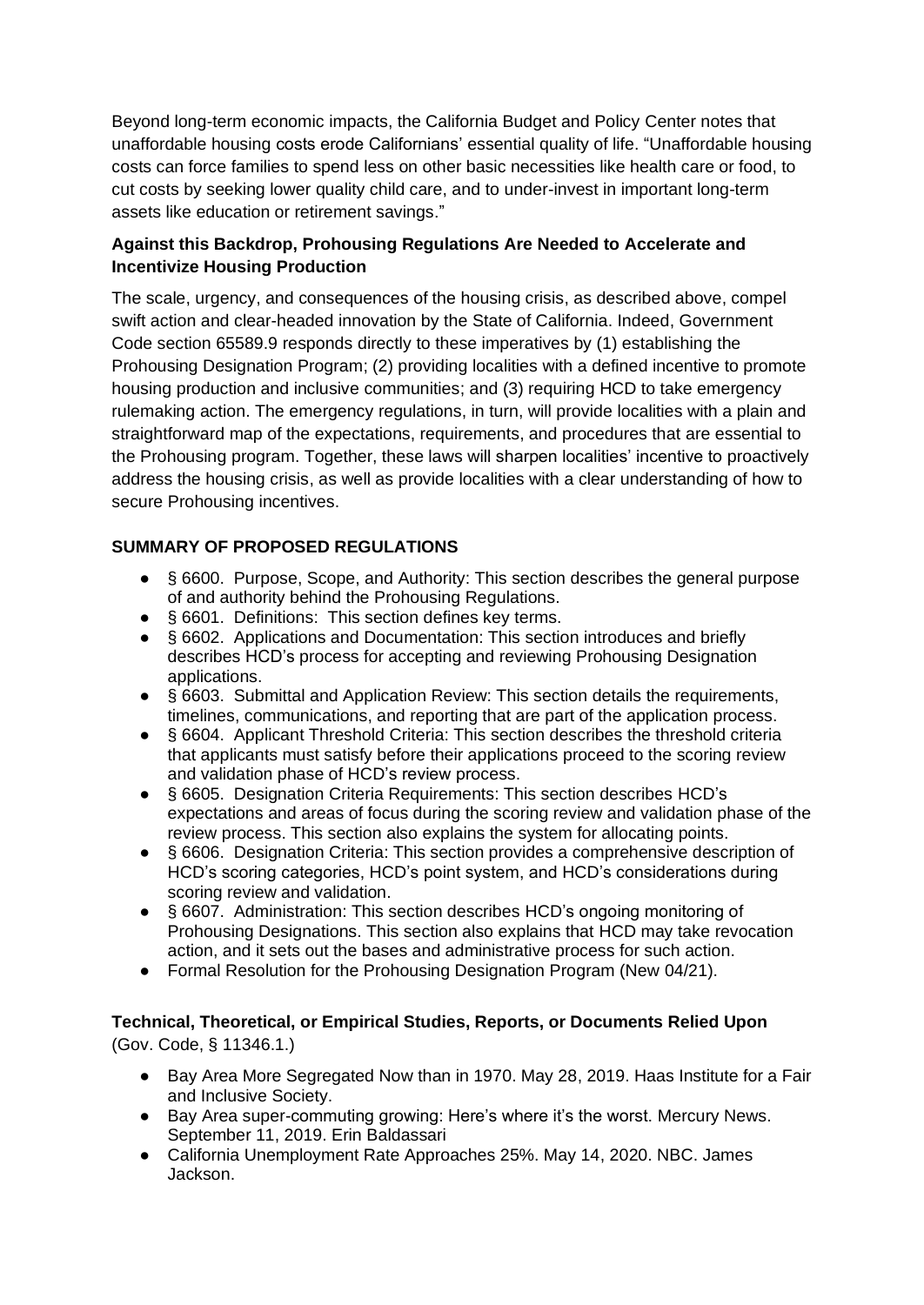- California's Housing Affordability Crisis Hits Renters and Households With the Lowest Incomes the Hardest. April 2019, California Budget and Policy Center. Sara Kimberlin/
- [Commuters 'more stressed than pilots'. The Independent. 2004. Graham Hiscott.](https://www.independent.co.uk/life-style/health-and-families/health-news/commuters-more-stressed-than-pilots-535076.html)<br>● Impact of the US Housing Crisis on the Racial Wealth Gap Across Generations (J
- Impact of the US Housing Crisis on the Racial Wealth Gap Across Generations (June 2015, Social Science Research Council). Burd-Sharps and Rasch.
- [Report on the Economic Well-Being of US Households in 2018, May 2019. US](https://www.federalreserve.gov/publications/files/2018-report-economic-well-being-us-households-201905.pdf)  [Federal Reserve.](https://www.federalreserve.gov/publications/files/2018-report-economic-well-being-us-households-201905.pdf)
- [Residential Land Use regulation and the Spatial Mismatch Between Housing and](https://ternercenter.berkeley.edu/blog/residential-land-use-regulation-spatial-mismatch)  [Employment Opportunities in California Cities. 2019, Turner Center for Housing](https://ternercenter.berkeley.edu/blog/residential-land-use-regulation-spatial-mismatch)  [Innovation. Noah Durst.](https://ternercenter.berkeley.edu/blog/residential-land-use-regulation-spatial-mismatch)
- Stubborn Zoning Boards Tied to Segregation In Boston Area, Report Finds. Wbur. June 2019. Simón Rios.
- [The Geography of Inequality: How Land Use Regulation Produces Segregation.](https://www.cambridge.org/core/services/aop-cambridge-core/content/view/BAB4ABDF014670550615CE670FF66016/S0003055419000844a.pdf/geography_of_inequality_how_land_use_regulation_produces_segregation.pdf)  [American Political Science Review. 2020. Jessica Trounstine.](https://www.cambridge.org/core/services/aop-cambridge-core/content/view/BAB4ABDF014670550615CE670FF66016/S0003055419000844a.pdf/geography_of_inequality_how_land_use_regulation_produces_segregation.pdf)
- The Greater Boston Housing Report Card 2019 Supply, Demand and the Challenge of Local Control. June 2019. Sasser Modestino et al.
- Rodionova, Zlata. "Lengthy Commutes Increase Likelihood of Depression, Obesity and Money Concerns." The Independent, Independent Digital News and Media, 22 May 2017, www.independent.co.uk/news/business/news/long-commutes-workemployee-depression-obesity-productivity-workers-research-travel-a7749206.html.
- Cal. Dept. of Housing and Community Development, California's Housing Future: Challenges and Opportunities, Final Statewide Housing Assessment 2025 (Feb. 2018).

## **AUTHORITY AND REFERENCE**

(Gov. Code, §§ 11346.5, subd. (a)(2), 11346.1, subd. (b).)

These regulations are authorized by Government Code section 65589.9, subdivision (d). These regulations also implement, interpret, and make specific the provisions of Government Code section 65589.9.

## **REGULATORY COMPATIBILITY**

(Gov. Code, § 11346.5, subd. (a)(3)(D).)

The Department of Housing and Community Development has determined that this proposed regulation is not inconsistent or incompatible with existing state regulations. Prohousing emergency regulations create a non-mandatory designation that helps jurisdictions access state dollars allocated for housing and planning-related activities.

## **MANDATE ON LOCAL AGENCIES OR SCHOOL DISTRICTS**

(Gov. Code, § 11346.5, subd. (a)(5).)

The proposed emergency regulations do not impose a mandate on local agencies or school districts.

## **ESTIMATE OF COST OR SAVINGS**

(Gov. Code, § 11346.5, subd. (a)(6).)

The Director has determined that the emergency regulations do not impose any additional cost or savings on any state agency, any cost requiring reimbursement under Part 7 (commencing with Section 17500) of Division 4 of Title 2 of the California Government Code, any other non-discretionary cost or savings on any local agency, or any cost or savings in federal funding to the state. Application for and participation in the Prohousing program is